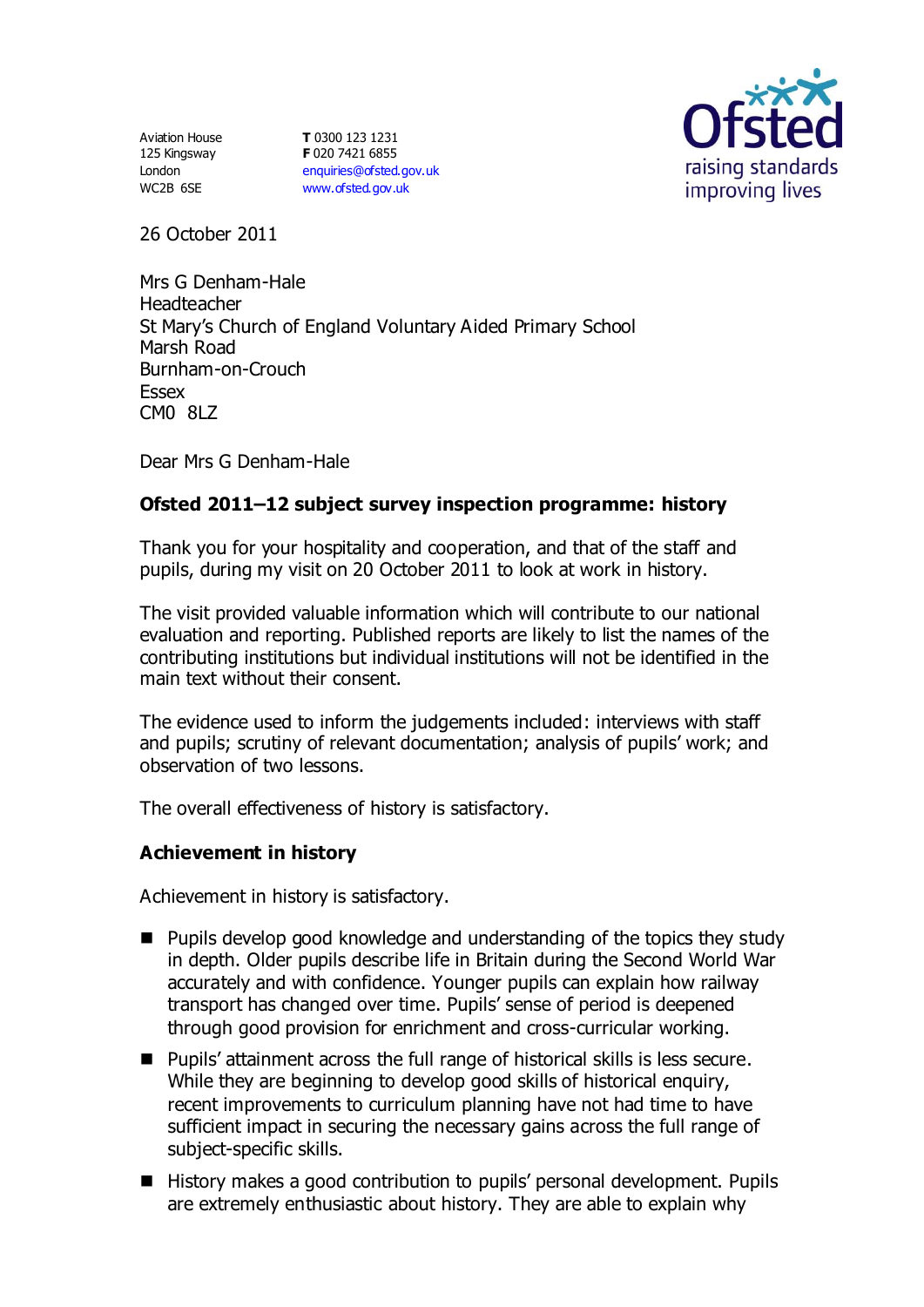history is important. As one pupil said, 'it's important to know what happened before we were born'. History plays a particularly strong role in helping pupils develop a sense of personal identify, through opportunities to compare their own history and the history of the local area with the different histories of those outside their immediate community.

## **Quality of teaching in history**

The quality of teaching in history is satisfactory.

- In the lessons seen, teachers' and pupils' enthusiasm for history made a significant contribution to pupils' progress. Teachers' high levels of commitment to history are reflected in their painstaking preparation of resources which enhance pupils' sense of period. Teachers make good use of technology to enhance learning. For example, in one Year 2 lesson seen, pupils were intrigued to see a film recreating a seventeenth century kitchen.
- Consistently good use of display is made in classrooms to help pupils identify what they already know and what they would like to find out. Learning in the Early Years Foundation Stage is enhanced through the use of high-quality displays which help to strengthen pupils' understanding of change and words to do with the past.
- $\blacksquare$  However, while there is good teaching, teaching overall is satisfactory because it is not always sharply enough focused on developing pupils' subject-specific skills in history. Occasionally, progress is hindered by a lack of clarity in teachers' planning with regard to what, precisely, is to be achieved. When this happens, pupils busily engage in a range of interesting activities but make only satisfactory progress because the purpose of each activity does not link sharply enough to a clearly defined goal. On other occasions, pupils' progress is hindered by too much teacher talk. This results in all pupils having to work at the same pace and to the same standard for too much of the lesson. In these instances, while behaviour remains good, some pupils become less attentive.
- Teachers' use of assessment to support learning in history is satisfactory and improving. While teachers make summative judgements about pupils' attainment in history, strategies to refine their understanding of how well pupils are developing each of the subject-specific skills in lessons and over time are not fully embedded.

### **Quality of the curriculum in history**

The quality of the curriculum in history is satisfactory.

 $\blacksquare$  History has a high profile in the school and is much enjoyed by staff and pupils. The curriculum is enhanced very significantly through good opportunities for enrichment. These include an extensive range of trips to museums and places of historical interest together with opportunities to participate in workshops run by older members of the local community and adults with expertise in particular aspects of history.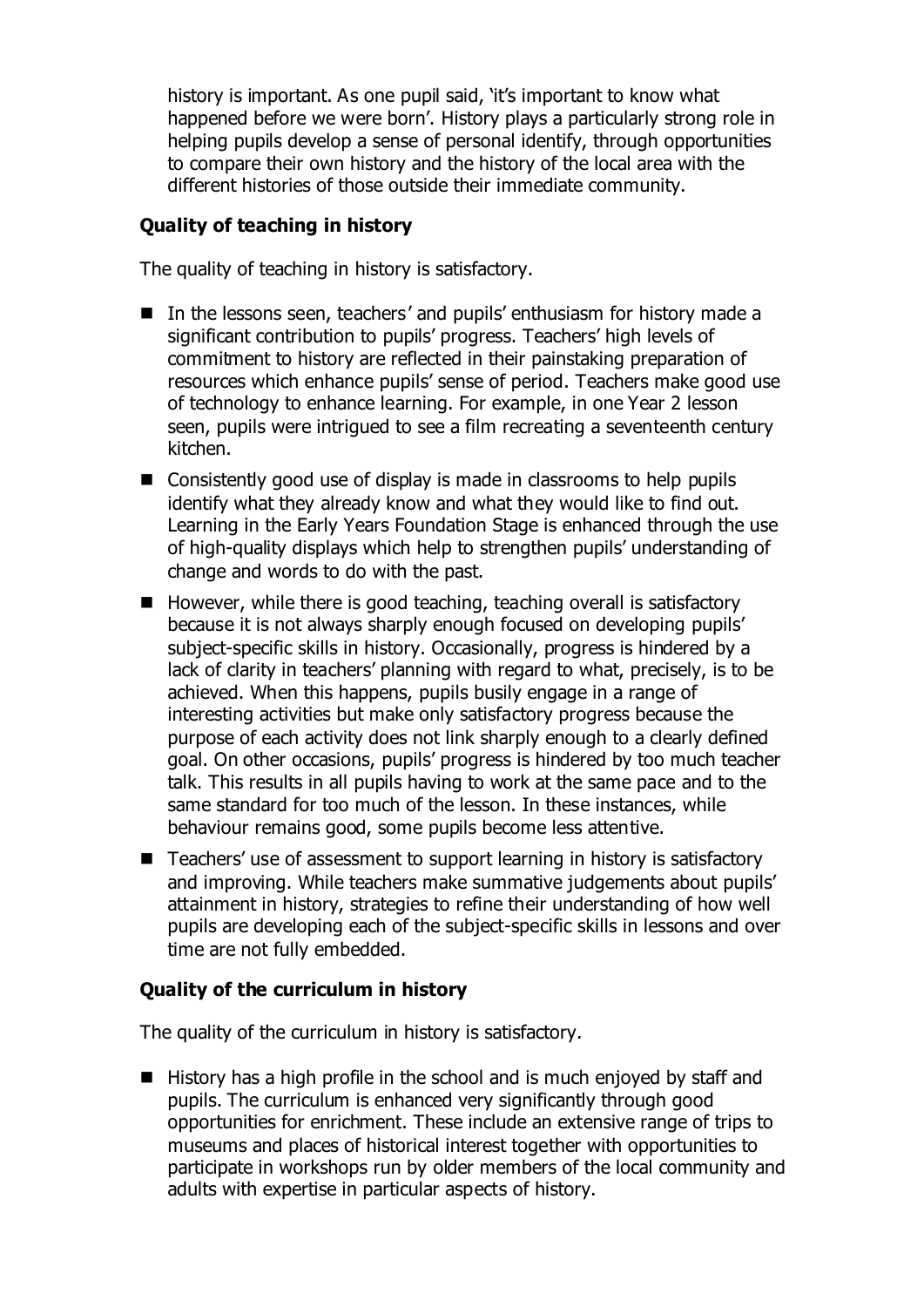- The history curriculum contributes significantly to pupils' personal development, for example, through participation in annual Remembrance Day commemorations. More able pupils benefit from enrichment through the 'Monday Club'.
- Leaders and managers recognise, however, that planning for progression in the development of the full range of subject-specific skills is not embedded. As a result, the curriculum has not ensured that pupils develop each of the component parts which make for effective learning in history equally well. This explains why imaginative teaching ideas seen in lessons do not always lead to sufficiently rapid gains in achievement.

# **Effectiveness of leadership and management in history**

The effectiveness of leadership and management in history is good.

- Leaders and managers have responded well to changes in cohort sizes by devising a well-planned curriculum which ensures suitable coverage of a good range of topics.
- Well-established links with local organisations, such as the museum service and the local library, have been established and make a significant contribution to pupils' enjoyment and achievement.
- Accurate self-evaluation ensures that leaders and managers have good knowledge and understanding of the strengths of history in the school and the areas in need of improvement. The school has recognised the need to strengthen curriculum planning to secure progression across the full range of history skills and has been proactive in seeking external support to help develop this aspect of provision.
- While assessment systems are in place, procedures for moderation are not fully embedded. As a result, assessments of pupils' attainment in history are not sufficiently robust.

# **Areas for improvement, which we discussed, include:**

- fully embedding recent strategies to strengthen planning for progression in history to:
	- $-$  accelerate achievement and attainment across the full range of subject-specific skills
	- secure consistently high-quality teaching which is sharply focused on developing pupils' skills in each of the component parts which make for effective learning in history
	- strengthen teachers' and pupils' understanding of how well pupils are doing in history and what pupils need to do to develop their subject-specific skills.

I hope that these observations are useful as you continue to develop history in the school.